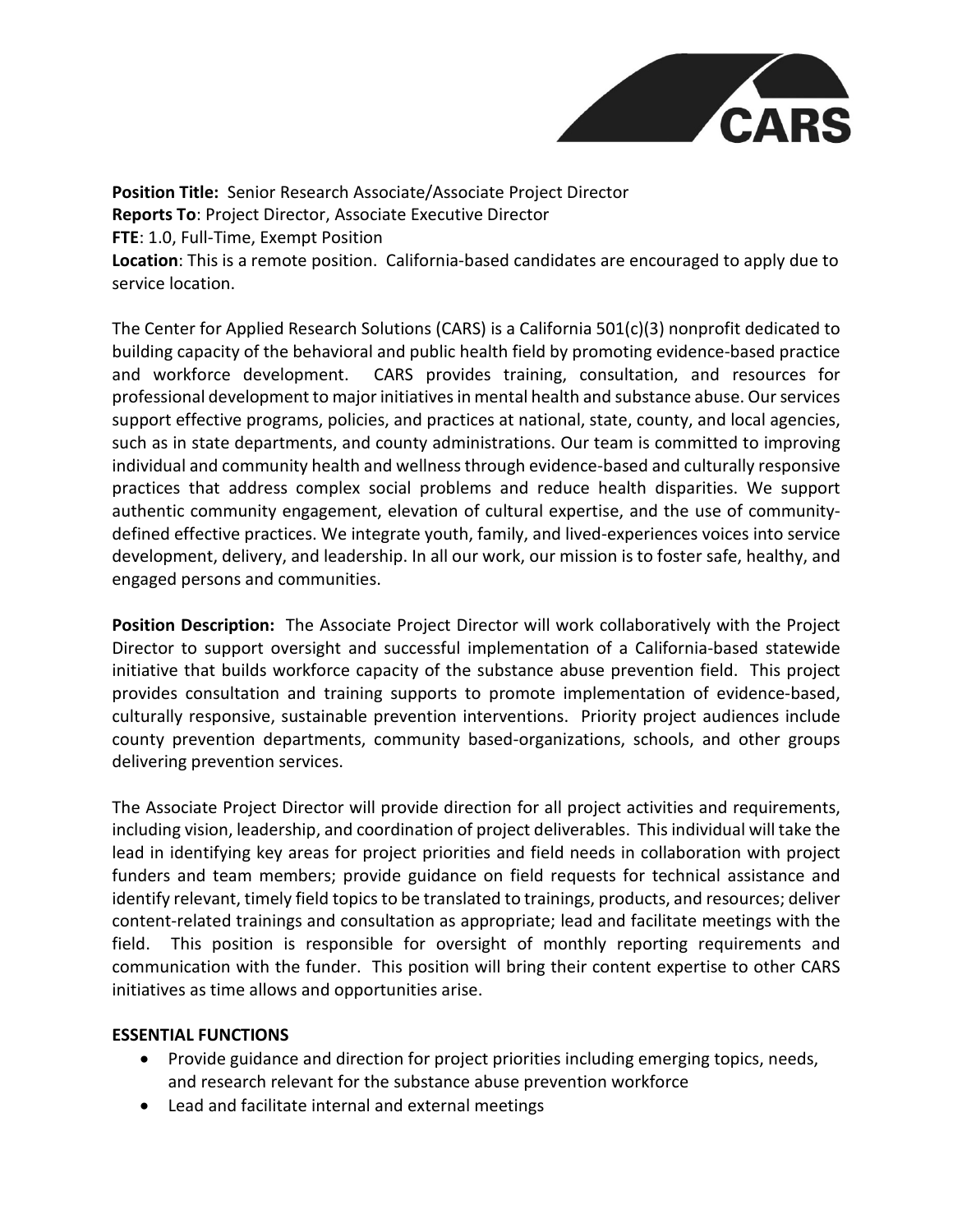- Serve as point of contact for project funder
- Coordinate delivery of project services in collaboration with team members; assess project outcomes and activities for process improvement
- Moderate and facilitate field meetings with prevention workforce, stakeholders, and partners
- Build relationships with County Behavioral Health departments, community-based organizations, schools, and other prevention partners
- Assist with identification of subject matter experts, trainers, and consultants to provide consultation and training supports
- Attend state and national conferences and share out findings with funder and field
- Engage and support other CARS projects as needed
- Travel to provide onsite TA services and to attend meetings as needed
- Other duties as assigned

## **REQUIRED COMPETENCIES (Knowledge, Skills, Abilities)**

The requirements listed below are representative of the knowledge, skills, and abilities required. Reasonable accommodation may be made to enable individuals with disabilities to perform the essential functions.

- Knowledge and understanding of the California prevention landscape
- Knowledge and understanding of foundational prevention concepts including the Strategic Prevention Framework (SPF), risk and protective factors, evidence-based prevention strategies and interventions
- Knowledge and understanding of the social determinants of health (SDOH), health equity, and the relationship to substance use
- Commitment to diversity, equity, and inclusion, and ability to bring anti-racism lens to program development and outcome evaluation
- Excellent verbal, written, and interpersonal communication skills, including presentation, facilitation, and writing skills
- Demonstrated ability to work effectively with diverse and multi-cultural stakeholders and communities
- Experience with implementation of substance abuse prevention activities a plus

## **MINIMUM QUALIFICATIONS**

- Advanced degree or postgraduate training or equivalent experience required
- California Prevention Specialist Certification a plus
- Minimum 5 years' experience in the substance abuse prevention field

CARS offers a small business environment and an excellent benefit package. CARS provides equal employment opportunities (EEO) to all employees and applicants for employment without regard to race, color, religion, sex, national origin, age, disability, or genetics. We strongly encourage and seek applications from people of color, including bilingual and bi-cultural individuals, as well as Veterans and people who identify as lesbian, gay, bisexual, queer, and/or transgender. Applicants with lived experience is highly valued.